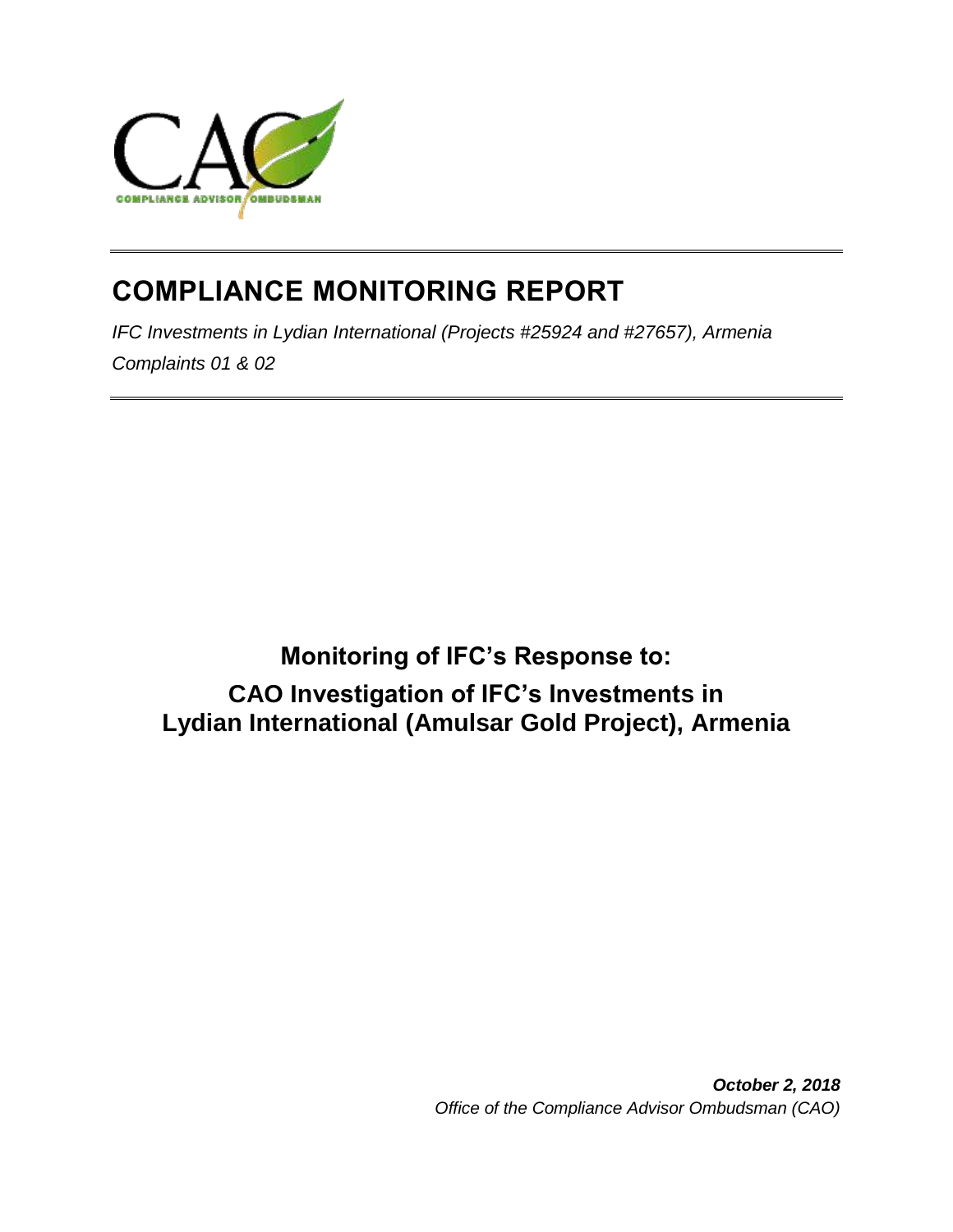## **About CAO**

*CAO's mission is to serve as a fair, trusted, and effective independent recourse mechanism and to improve the environmental and social accountability of IFC and MIGA.*

CAO (Office of the Compliance Advisor Ombudsman) is an independent post that reports directly to the President of the World Bank Group. CAO reviews complaints from communities affected by development projects undertaken by the two private sector arms of the World Bank Group, the International Finance Corporation (IFC) and the Multilateral Investment Guarantee Agency (MIGA).

For more information about CAO, please visit [www.cao-ombudsman.org](http://www.cao-ombudsman.org/)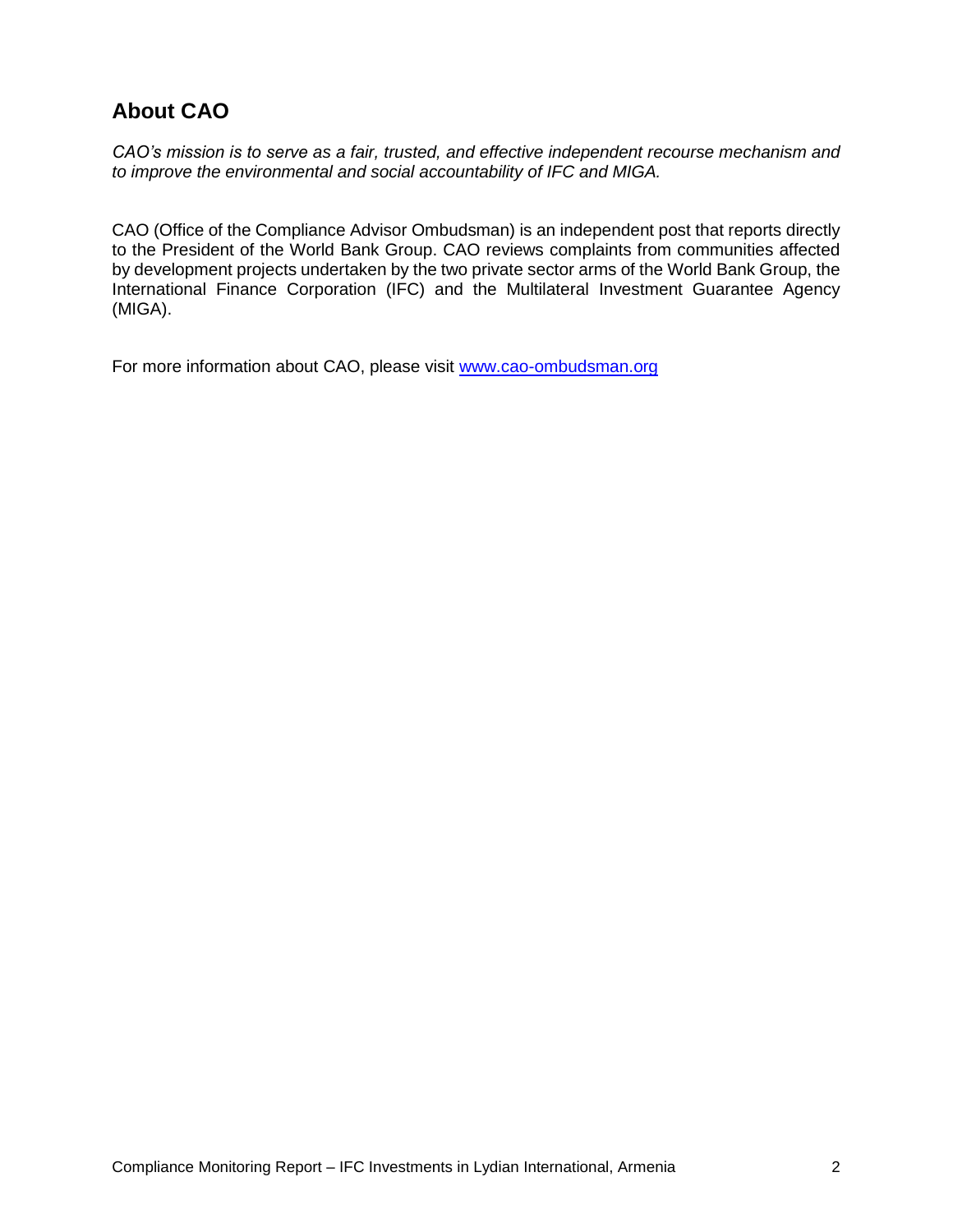## **Table of Contents**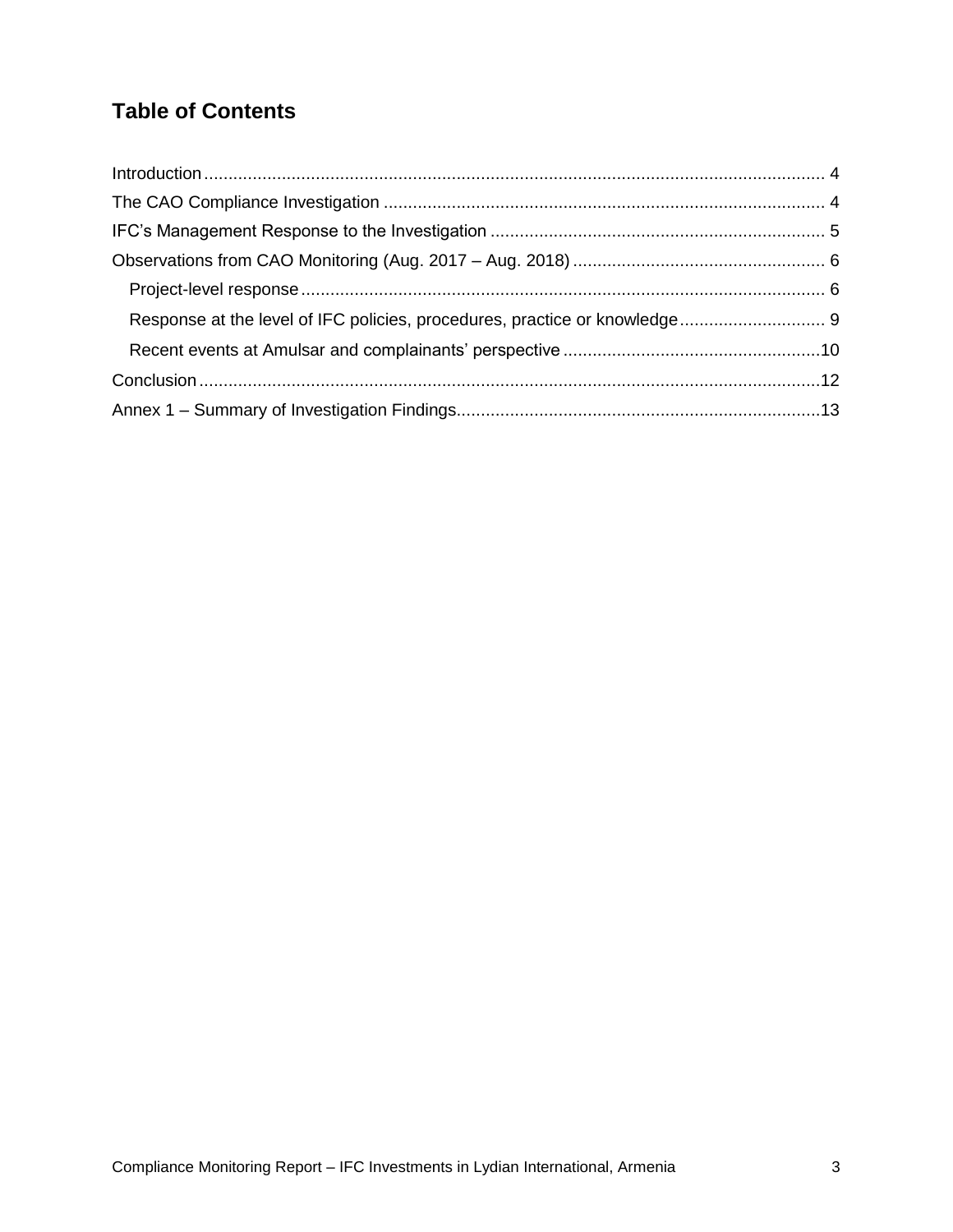## <span id="page-3-0"></span>**Introduction**

CAO's compliance function carries out investigations of IFC/MIGA's environmental and social (E&S) performance with the objective to ensure compliance with relevant requirements and improve the E&S performance of the institutions.

Following a CAO compliance investigation, CAO monitors actions taken by IFC/MIGA until it is demonstrated to CAO that the compliance findings are being addressed.

CAO's monitoring considers IFC/MIGA's response to a compliance investigation at two levels:

- a) Actions taken or proposed by IFC/MIGA that respond to CAO findings at the project level.
- b) Actions taken or proposed by IFC/MIGA that respond to CAO findings at the level of IFC/MIGA policies, procedures, practice or knowledge.

While the first level of analysis aims at addressing project-level concerns, the second level is designed to track progress in IFC/MIGA's approach to the identification and management of E&S risks.

This is CAO's first monitoring report documenting CAO's assessment of IFC's response to its investigation of IFC's investments in Lydian International and its Amulsar Gold Project in Armenia ("the compliance investigation"). <sup>1</sup> This report documents IFC's response to the compliance investigation in the period August 2017 – August 2018.

## <span id="page-3-1"></span>**The CAO Compliance Investigation**

The compliance investigation relates to IFC's investment in Lydian International Ltd. ("the company") and its Amulsar Gold Project, a gold mining project located 170 km south of Armenia's capital Yerevan.

IFC first invested in the company in 2007 to finance exploration activities and feasibility studies for Lydian's mineral resource properties in Kosovo, Armenia and Turkey. This initial investment was followed by eleven additional investments between 2008 and 2015. IFC has invested \$16.4 million since 2007 and held equity shares in the company until May 2017. In December 2015, the company announced that it had entered into agreements for a \$325 million construction financing package of the Amulsar Gold Project with two main lenders. The total financing needs to fund the construction of Amulsar were estimated to be \$395 million. In May 2017, IFC sold all of its shares and is no longer an investor in the company.

The compliance investigation was initiated in response to two complaints submitted in April and July 2014 by community members living near the mining area, with the support of local and national NGOs. The complainants raised a broad range of environmental and social concerns. These included future environmental impacts of the project on water, dust, seismic risks, radioactive risks, and biodiversity. Social impacts such as the adequacy of the land acquisition process, impacts on the tourism sector in the nearby spa town of Jermuk, risks of social impacts on the community of Gndevaz (including health, livelihoods, well-being of the community), and concerns related to consultation and stakeholder engagement, were also raised. More generally, the complainants alleged that IFC did not ensure the company's compliance with IFC's environmental and social requirements.

 $\overline{\phantom{a}}$ <sup>1</sup> The CAO investigation, IFC's response to the investigation and related materials are available on the CAO website. See <https://goo.gl/xFJ1yy> and [https://goo.gl/6ndD2u.](https://goo.gl/6ndD2u)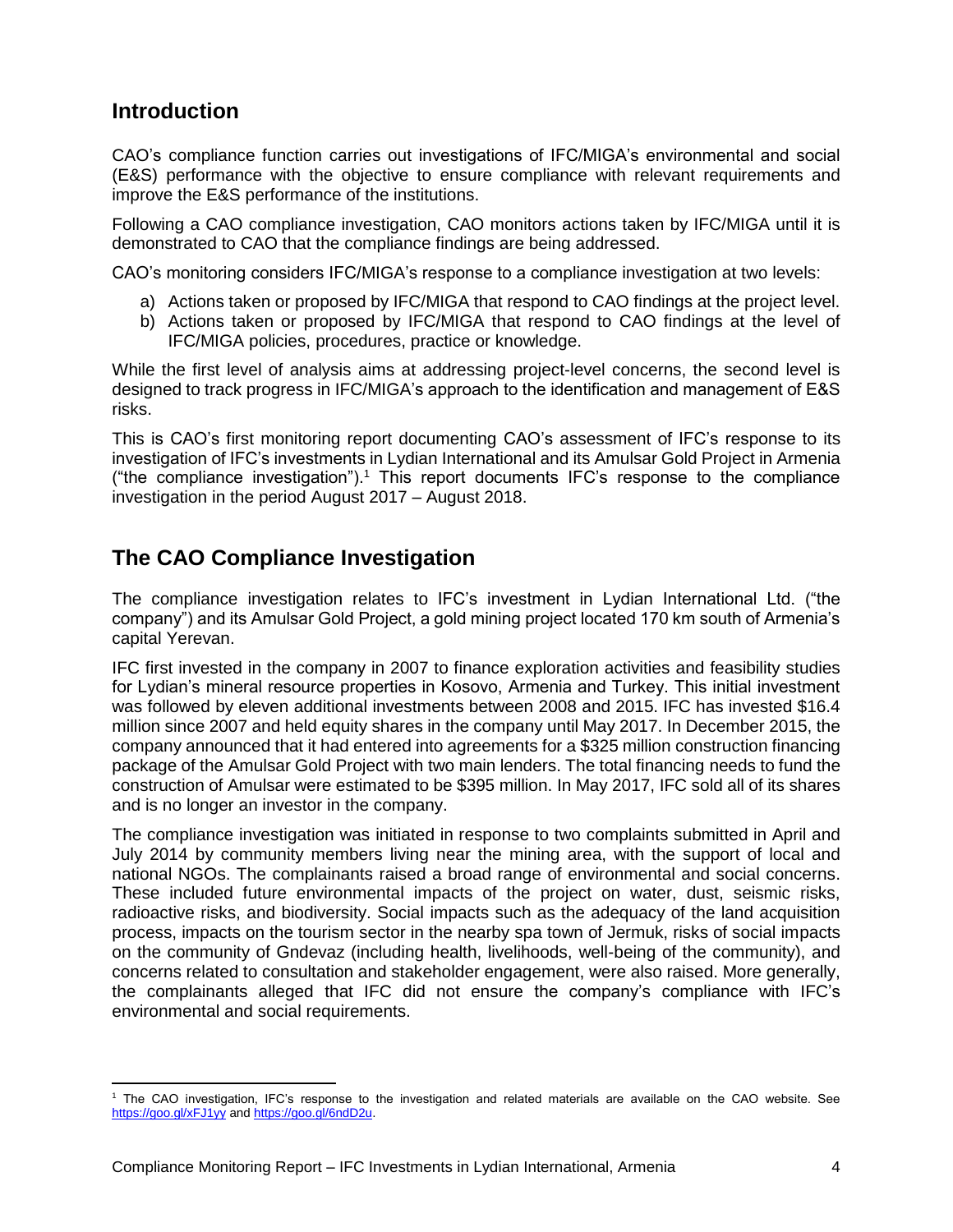The compliance investigation was released in August 2017. It made both compliance and noncompliance findings in relation to IFC's due diligence and supervision of the project. Project-level findings that CAO found should remain open for monitoring were:

- CAO's non-compliance finding in relation to the assessment of impact on Jermuk's brand as a tourism center; and
- CAO's non-compliance finding in relation to the assessment of project impacts on the people of the town of Gndevaz.

The investigation also considered a range of specific environmental concerns raised by the complainants. In relation to these issues, $2^{\circ}$ CAO found that IFC's early supervision of the project was not sufficient to give assurance that the client was in a position to meet the requirements of Performance Standard 6 in relation to critical habitats.<sup>3</sup> CAO found, however, that IFC's review of the project's international environmental and social impact assessment (ESIA) process was commensurate to risk.

A summary of the findings as presented in the August 2017 report is set out in Annex 1.

### <span id="page-4-0"></span>**IFC's Management Response to the Investigation**

A management response from IFC was released together with the investigation report in August 2017. 4

While IFC's response outlined a number of systems-level improvements made throughout the years of IFC investment in the company, it did not propose actions to address the investigation's project-level findings.

IFC's response acknowledged CAO's observation on the usefulness of guidance to IFC staff for early-stage investments. IFC reported that it had recently formalized existing practice into documented procedural guidance for the E&S appraisal and supervision of phased development projects (IFC Environmental and Social Review Procedure 13).<sup>5</sup> IFC noted that ESRP 13 provides more explicit guidance on the appraisal and supervision of early-stage projects, and that it makes clear that IFC's appraisal of early-stage projects should consider actual on-the-ground risks and impacts of IFC financing.

IFC's response noted that the approach of ESRP 13 was consistent with the risk-based approach taken with the Lydian investment in 2007. Nevertheless, IFC recognized several shortcomings at pre-investment stage, as identified in CAO's investigation, but reported that it had since taken adequate steps to ensure the company's compliance with IFC requirements.

Regarding CAO's two main non-compliance findings, IFC reported (a) that it had engaged with the company to better assess potential impacts of the project on Jermuk's brand as a resort town, and to ensure adequate attention to support the tourism sector; and (b) that it disagreed with CAO's non-compliance finding related to the assessment of potential project impacts on the people of Gndevaz.

l

<sup>&</sup>lt;sup>2</sup> Environmental issues within the scope of the compliance investigation included risks of ground and surface water contamination; seismic risks; radiation risks; risks of contaminated dust deposition; risks of impacts on rare and endangered species.

<sup>3</sup> IFC, Performance Standard 6: Biodiversity Conservation and Sustainable Management of Living Natural Resources, 2012 <https://goo.gl/Q2B3xU>

<sup>&</sup>lt;sup>4</sup> IFC's Response to CAO Compliance Investigation Report of IFC's investments in Lydian International – [https://goo.gl/VtBA2j.](https://goo.gl/VtBA2j)

<sup>&</sup>lt;sup>5</sup> IFC, Environmental and Social Review Procedures, October 2016 - <https://goo.gl/4QVu4Q>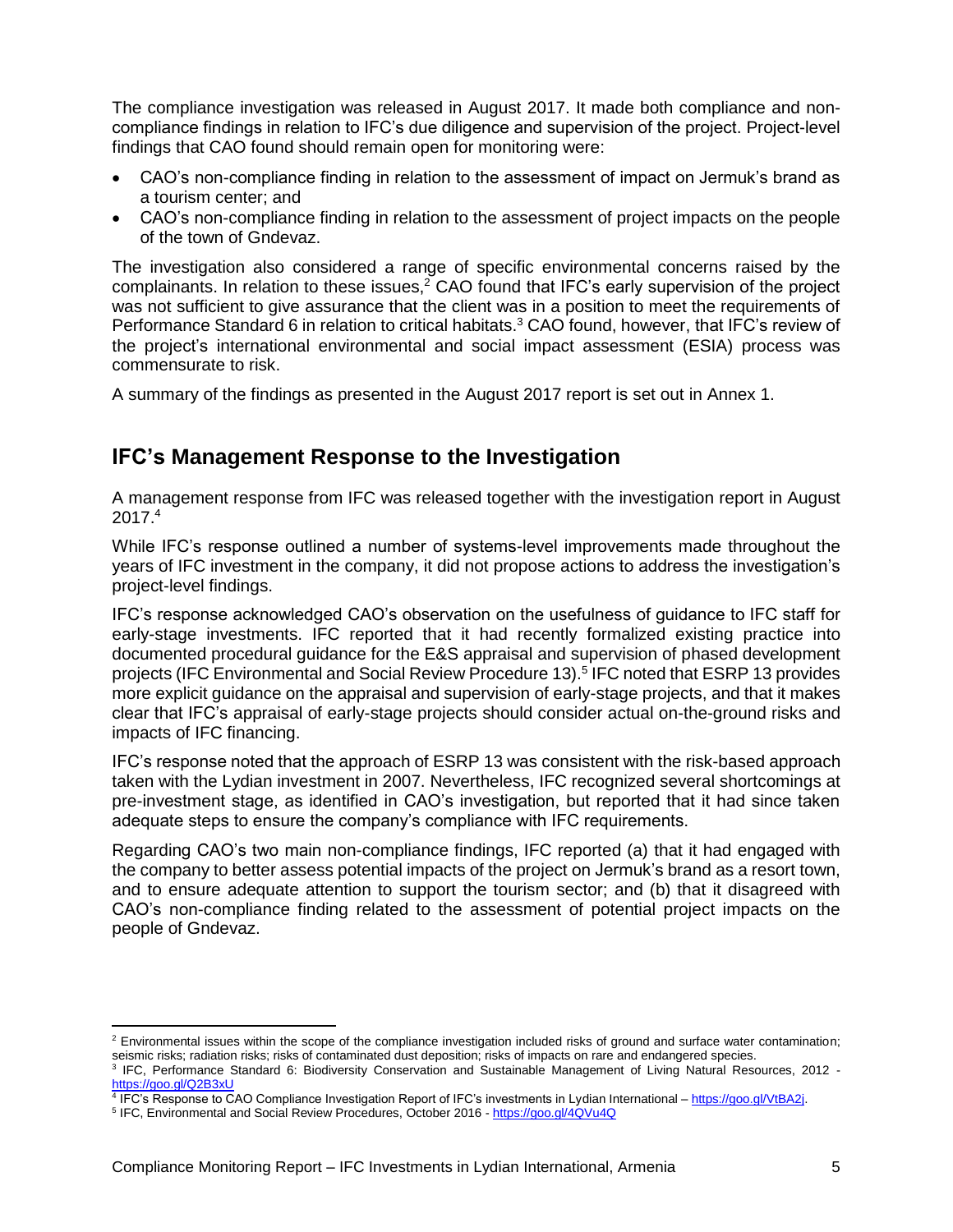Finally, IFC's response noted that, given Lydian had succeeded in attracting funding for mine development from private sector sources, IFC had divested its investment in the company in May 2017 and was therefore no longer supervising mine development.

## <span id="page-5-0"></span>**Observations from CAO Monitoring (Aug. 2017 – Aug. 2018)**

This section summarizes CAO's monitoring observations regarding IFC's actions undertaken to address the compliance investigation findings at project level, and at policies, procedures, practices and knowledge level.

The information contained in this section draws from:

- A review of IFC's documentation;
- An update by IFC to CAO (June 2018);
- Discussions between CAO and the complainants (July and August 2018);
- An update by the company to CAO (August 2018); and
- Publicly available information, including media articles and monitoring outcomes by the Amulsar Independent Advisory Panel ("the Panel").<sup>6</sup>

This section also summarizes recent events that have taken place at Amulsar in the changing political context of Armenia.

#### <span id="page-5-1"></span>**Project-level response**

IFC did not report any actions to address the compliance investigations findings at project level. These include findings in relation to:

- a) IFC and the company's approach to **the assessment of impacts on Jermuk's brand as a tourism center**; and
- b) IFC and the company's approach to **the assessment of project impacts on the people of Gndevaz.**

IFC reported to CAO that, given that it had divested its investment in Lydian, it had not had any material interactions with the company or been provided any non-public information since its exit.

Considering the absence of actions reported by IFC, this section summarizes CAO's findings, IFC's official response to the findings, publicly available information, and the company's perspective on the issues.

#### *Assessment of project impacts on Jermuk's brand as a tourism center*

#### CAO investigation findings

CAO's investigation found that IFC's supervision of the ESIA process in relation to potential impacts of the project on Jermuk's brand as a resort town had not been commensurate to risk.

CAO noted that adverse impacts on perceptions of the town were recognized as potentially leading to reductions in visitor numbers. In this context, analysis of the project's impact on tourism was required. While IFC took appropriate measures to ensure that Jermuk was included in the area of influence of the project, CAO found that IFC did not have assurance that impacts that may affect Jermuk's brand as a tourist center were adequately assessed. Potential impacts include

 $\overline{a}$ <sup>6</sup> The Amulsar Independent Advisory Panel is a group of experts set up by the company to monitor the Amulsar project's environmental and social performance. The Panel is expected to release annual reports on the project's E&S performance, for an initial period of three years (2017-2020). Se[e http://www.amulsarpanel.com/.](http://www.amulsarpanel.com/)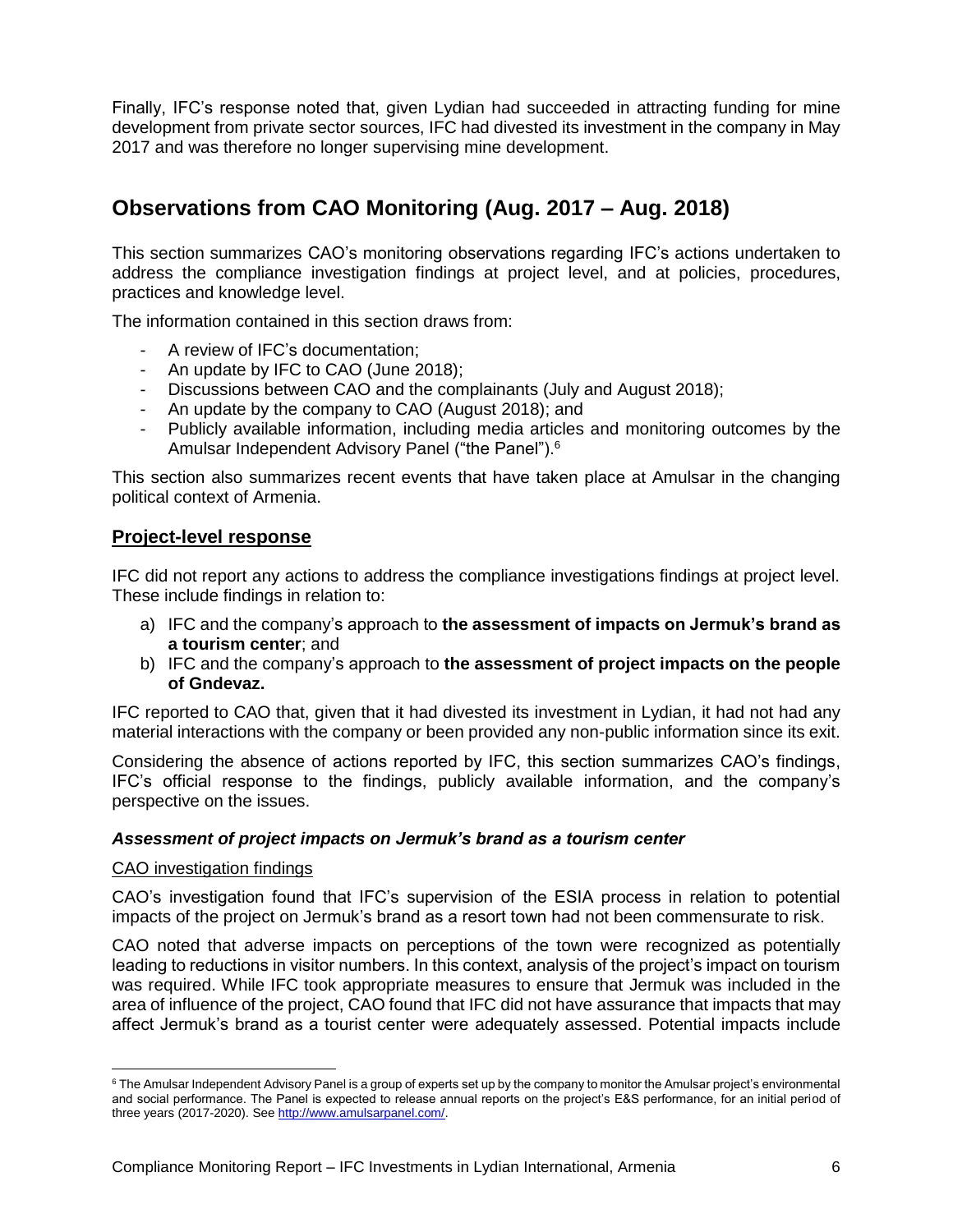those from blasting noise, visual disturbance, and more general perceptions that arise from the project's proximity to the town.

#### IFC's response

In its official response to the investigation, IFC recognized that "the potential impacts of the mine on Jermuk's 'brand' as a resort town had not been fully considered as part of the ESIA."<sup>7</sup> However, IFC did not believe that potential impacts on a brand merely based on a change in public perceptions could be fully quantified in an ESIA. IFC reported that it had engaged with Lydian to ensure that adequate attention was brought to supporting the tourism sector through their communication strategy, engagement with local authorities and community investment strategy. The focus was on supporting tourism at the municipal level, supplemented by an independent third-party participatory monitoring program of potential impacts on water.

#### Status of the issues

The May 2018 report of the Amulsar Independent Advisory Panel<sup>8</sup> addressed the issue of project impacts on Jermuk as a tourism center.

The Panel recognized that Jermuk is one of Armenia's primary resource-based tourism centers, and outlined concerns expressed to the Panel about the proximity of the Amulsar mine development to the town, and its compatibility with the tourism values of the area.

The Panel reported that Amulsar's proposal to support the development of Jermuk National Park could prove transformational to the area's touristic attractions – although the Panel noted concerns about the slow pace of its implementation. The Panel also noted that Jermuk has several areas of dereliction and less attractive features. However, the municipality of Jermuk has plans for the revival of the town as a modern health center, with spa and tourist center, and the Panel noted that the company has done much to contribute to these developments and to counteract economic decline.

The Panel further noted that it believed the mine to be located far enough from Jermuk, and in sufficiently undulating landscape not to be a significant noise or visual detraction for the majority of visitors.

The Panel noted potential to develop the mine as an additional touristic attraction of the area, which would increase interest in responsible mining, and provide information on local fauna and flora, for example. Additionally, it noted support to ESIA proposals to establish a gold-themed museum in Jermuk, which could incorporate some archaeological finds from the mine site as well as an explanation of the mining process.

In its recommendations to the company, the Panel noted: "in light of the finding of the World Bank's Compliance Advisor/Ombudsman that the project's impact on local tourism is a potential area for improvement, Lydian might wish to work with relevant authorities in catalyzing a new tourism strategy for the area."<sup>9</sup>

#### Company's perspective

The company reported to CAO that it has been trying to make progress on the assessment of potential project impacts on the brand of Jermuk as a tourist center. It acknowledged, however, challenges in gathering baseline data on tourism. The company is considering several options to conduct a proper assessment, including the hiring of an international expert on this issue. It further noted efforts to monitor hotel and rental apartments prices and occupancy rates monthly (commitment for three years), as a proxy to evaluate potential project-related impacts. It also

 7 IFC's Response to CAO Compliance Investigation Report of IFC's investments in Lydian International – [https://goo.gl/VtBA2j.](https://goo.gl/VtBA2j)

<sup>8</sup> Amulsar Independent Advisory Panel, Annual Report 2017-2018, May 2018 – <https://goo.gl/KVGVzz>

<sup>9</sup> *Ibid.*, pages 47 and 54.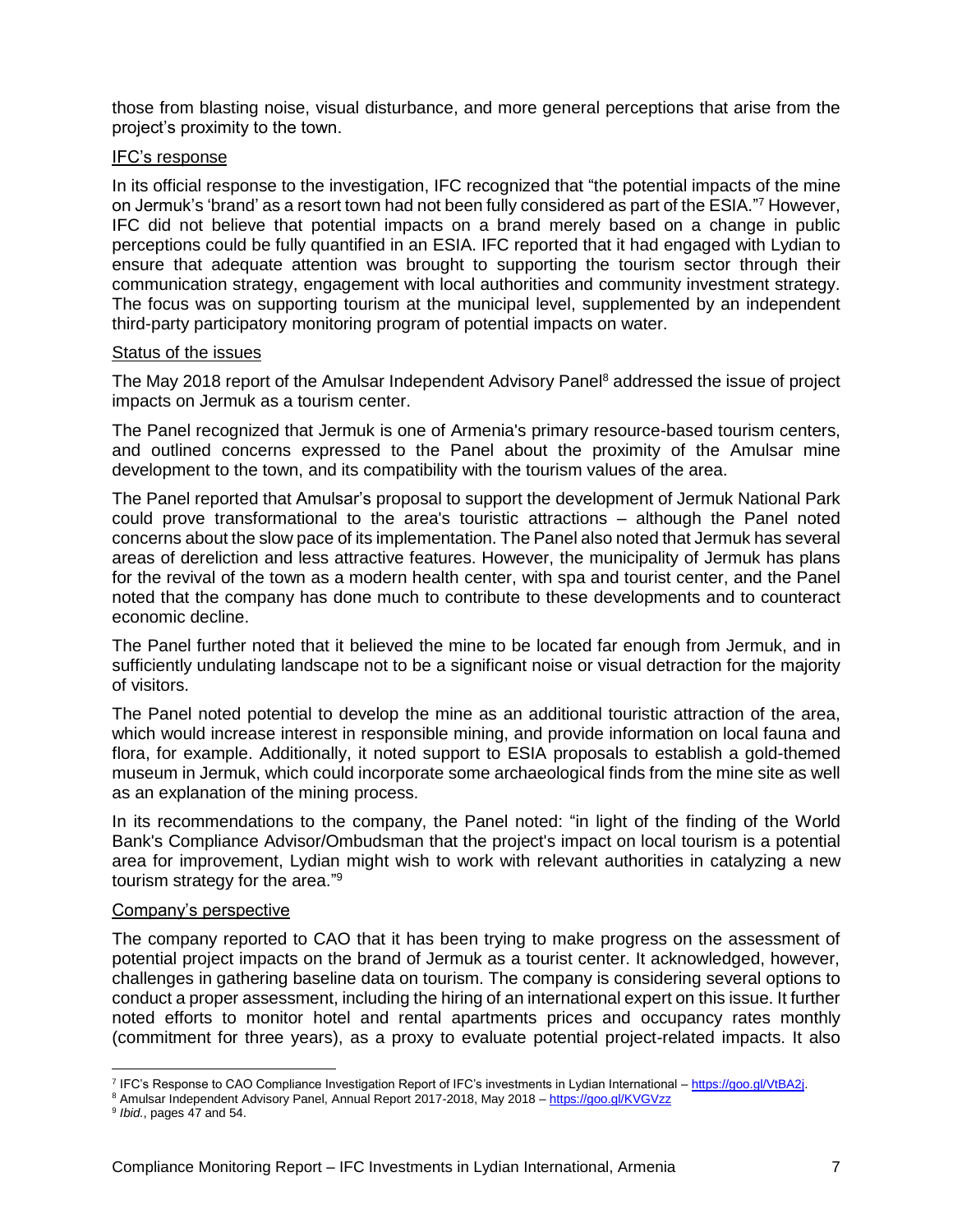reported investments of over US\$ 130,000 in the assessment of potential ski infrastructure development, and the preparation of tourism development programs for Jermuk, as well as over US\$ 2.5 million invested through local procurement by the company's contractors, mostly from Jermuk.

#### CAO assessment of IFC's actions

The observations of the Amulsar Independent Advisory Panel in relation to potential impacts of the project on Jermuk tourism refer to CAO's findings, and the company reported it was in the process of assessing potential impacts. Nevertheless, IFC did not seek assurance that CAO's findings were addressed after its divestment from the project. Therefore, CAO finds IFC's response to the finding to be unsatisfactory.

#### *Adequacy of assessment of project impacts on the community of Gndevaz*

#### CAO investigation findings

CAO's investigation found that IFC lacked assurance that project impacts on the community of Gndevaz had been subject to an integrated assessment which considers "all relevant E&S risks and impacts", a prerequisite for the development of mitigation plans as required by PS1.

CAO noted that the ESIA and project management plans had captured or addressed many of these impacts on a discreet basis, and these individual assessments were recognized as achieving a high international standard. In addition, CAO recognized potential positive impacts for the community. Nevertheless, CAO found that changes to the project design after 2013 led to a potentially significant increase in impacts – positive and negative – on Gndevaz. These changes required assessment of the combined or cumulative risks and impacts of the various project components on the well-being and resilience of the community of Gndevaz as a whole—with associated consultation, mitigation, and monitoring measures, beyond those which were contained in the ESIA.

CAO also found gaps in IFC's guidance associated with the Performance Standards in that it does not elaborate on how to ensure that a full and integrated assessment of the combined or cumulative social effects of a project is undertaken.

#### IFC's response

In its official response, IFC stated that it disagreed with CAO's assessment.<sup>10</sup> It noted that it was IFC's professional judgement that the ESIA sufficiently considered impacts on Gndevaz through an integrated assessment considering the different types of impacts from the point of view of the community, and that this was reflected in several management plans.

IFC further noted that the project environmental and social management system (ESMS) includes a monitoring program which was expected to evaluate the effectiveness of the mitigation measures of all management plans through regular monitoring. The results were expected to be shared with the community and progress of implementation to be reported to company senior management on a quarterly basis.

#### Status of the issues

The May 2018 report of the Amulsar Independent Advisory Panel<sup>11</sup> reported concerns from residents of Gndevaz that there was often dust from the fields in the village, and noted that the issue of dust was likely to be an ongoing challenge given the proximity of the mine infrastructure to the village and its surrounding fields and orchards.

 $\overline{\phantom{a}}$ <sup>10</sup> IFC's Response to CAO Compliance Investigation Report of IFC's investments in Lydian International – [https://goo.gl/VtBA2j.](https://goo.gl/VtBA2j)

<sup>11</sup> Amulsar Independent Advisory Panel, Annual Report 2017-2018, May 2018 – <https://goo.gl/KVGVzz>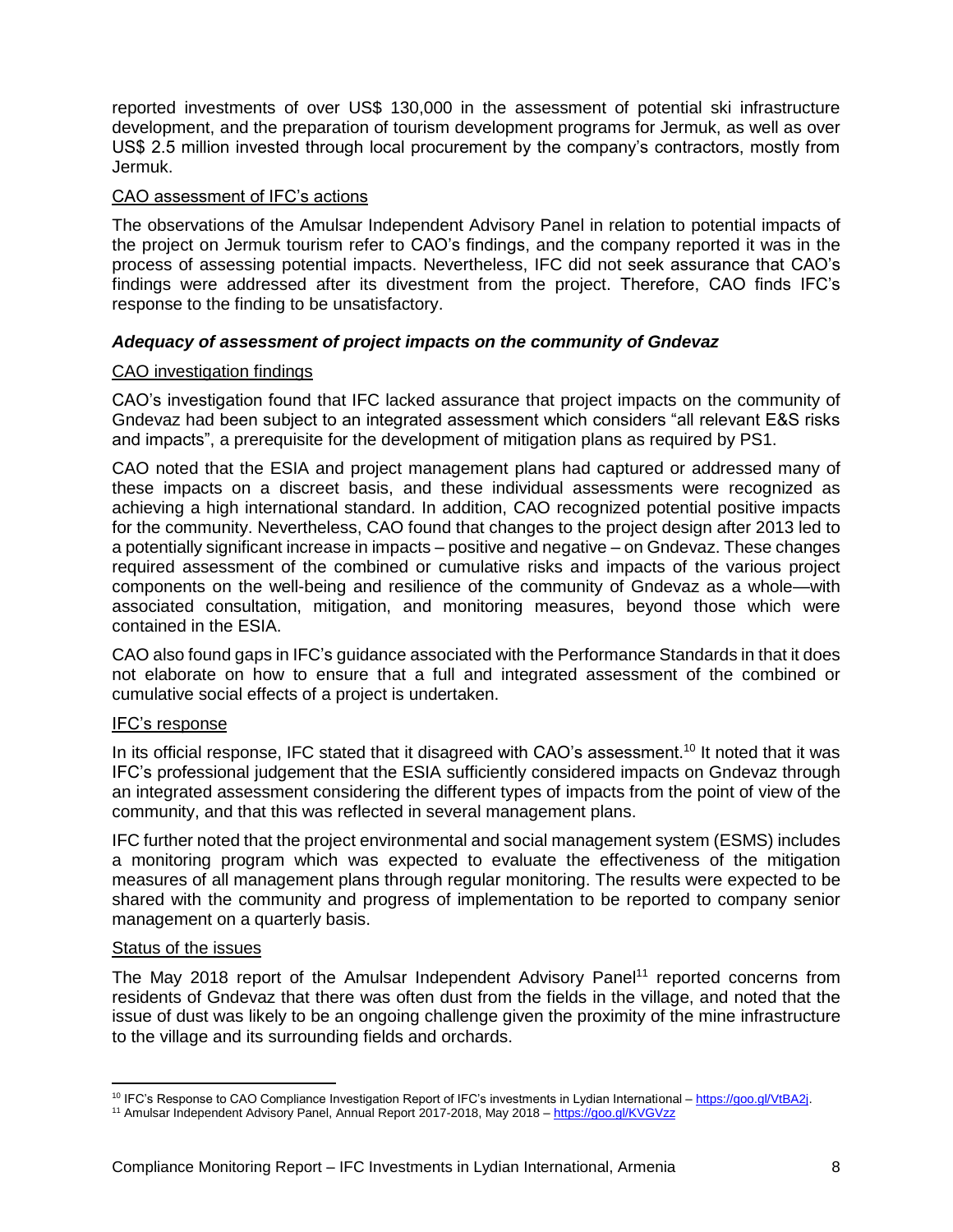The Panel further noted that it considered, in some cases, that complaints about dust were a proxy for addressing other underlying concerns or interests by the residents, such as the desire to sell more land to the company, the need for jobs, concern over claims by apricot buyers that fruit will be less valuable as a result of proximity to the mine, etc. The Panel noted that the company should be aware that addressing the dust issue itself would only address some issues raised by the residents of Gndevaz.

The Panel recommended that the company's community engagement team should analyze these underlying interests, for which dust is used as a proxy, and develop strategies for solving or mitigating each of them.

In its recommendations to the company, the Panel noted that (a) dust should be a focus for a possible participatory monitoring initiative,<sup>12</sup> and (b) the company should facilitate local communities in a process for defining their vision for the future both during and after the end of mining.<sup>13</sup> In this regard, the Panel strongly recommended the company to persist in its engagement with local people to support them in defining what the success criteria should be for the local community and the mine in working together to support development.<sup>14</sup>

#### Company's perspective

The company reported to CAO that it had been moving forward with measures from the project's Livelihoods Restoration Plan (LRP), and that many projects were developed for the community of Gndevaz. It reported \$ 925,000 of community investments for the period 2016-2018,<sup>15</sup> while the planned allocation was \$ 140,000 per year for the same period. The company further reported that around 80% of households affected by land acquisition have directly benefited from various LRP programs, while others have benefited from jobs and inclusion in social programs.

#### CAO assessment of IFC's actions

CAO notes that IFC did not propose actions in response to the investigation's finding regarding potential cumulative social impacts on the people of Gndevaz. The concerns identified in CAO's investigation were further developed in the Amulsar Independent Advisory Panel's report, which noted that dust issues may be a proxy for underlying concerns regarding the future of the village and potential social impacts on the community. Nevertheless, CAO finds IFC's response to the finding to be unsatisfactory.

#### <span id="page-8-0"></span>**Response at the level of IFC policies, procedures, practice or knowledge**

IFC reported steps taken to address the investigation findings at policies and procedures level. In particular, IFC reported improvements to its procedural guidance to staff for the appraisal and supervision of early-stage projects like the Lydian investment.

IFC released new procedural guidance describing its E&S approach for phased development investments in October 2016 as part of its updated Environmental and Social Review Procedures (ESRP) Manual.<sup>16</sup> ESRP 13 describes processes for E&S appraisal and supervision of IFC investments in "phased development projects." Early equity mining investments, such as IFC's investment in Lydian, would fall within the scope of ESRP 13.

 $\overline{\phantom{a}}$ <sup>12</sup> Amulsar Independent Advisory Panel, Annual Report 2017-2018, page 26, May 2018 – <https://goo.gl/KVGVzz>

<sup>&</sup>lt;sup>13</sup> Amulsar Independent Advisory Panel, Annual Report 2017-2018, page 48, May 2018 – <https://goo.gl/KVGVzz>

<sup>14</sup> *Ibid.*

<sup>&</sup>lt;sup>15</sup> Investments to date include the following areas: rural infrastructure; best practices and new technologies in agriculture, horticulture, animal husbandry development; food processing and local structure development – Cooperatives; skills learning aimed at income generation; business promotion (22 small businesses in Gndevaz); health services and education.

<sup>&</sup>lt;sup>16</sup> IFC, Environmental and Social Review Procedures Manual, October 2016 – https://goo.gl/Uc2Xqz.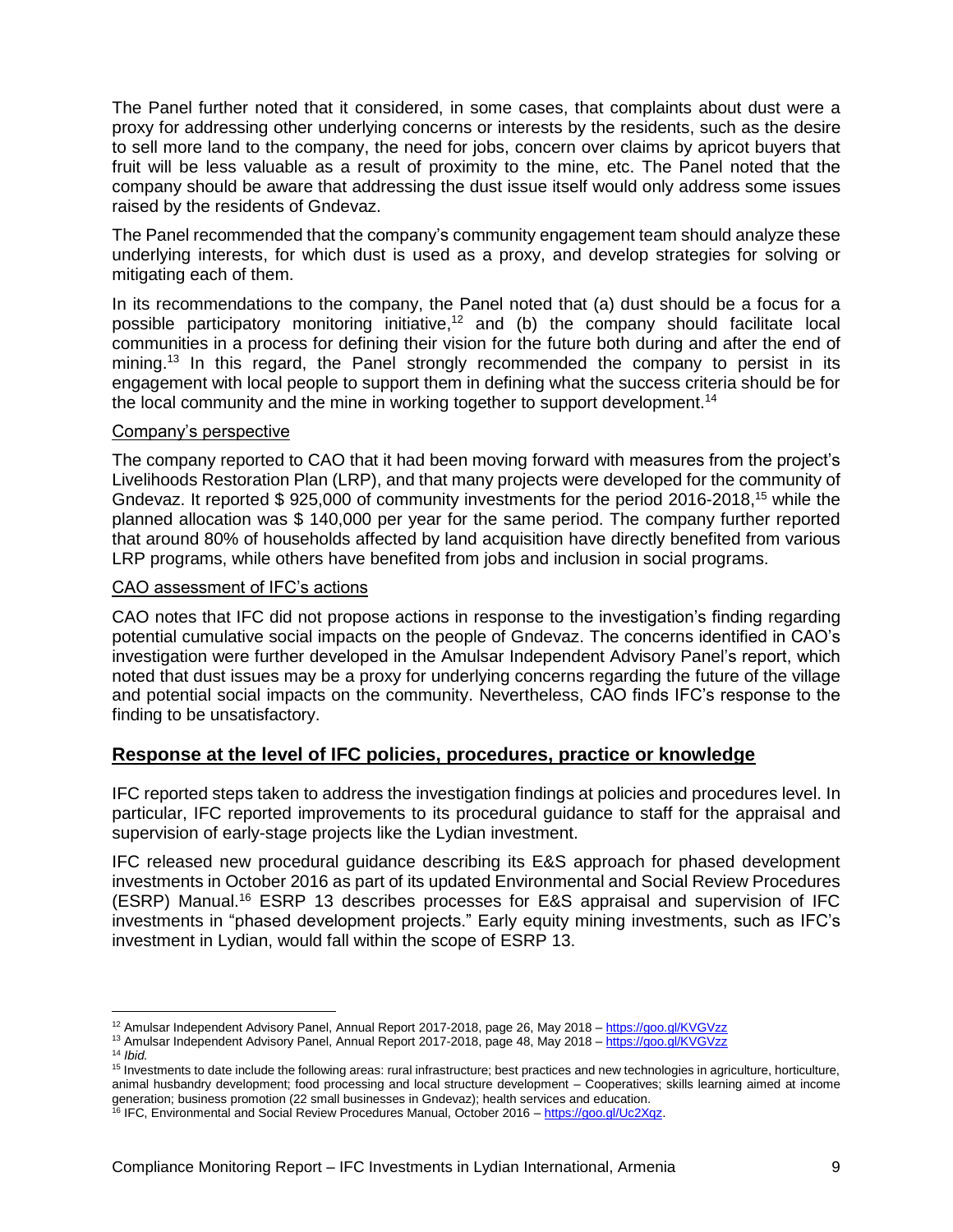In previous compliance monitoring processes, CAO has discussed key aspects of ESRP 13.<sup>17</sup> CAO noted that certain aspects of ESRP 13 indicate a strengthened approach to project categorization, E&S risk analysis and mitigation. CAO also noted that ESRP 13 is unclear about how IFC specialists should address early phase investments in challenging environmental and/or social contexts. More generally, CAO raised concerns that ESRP 13 reads as an explanation of IFC's "phased development" financing model and does not engage with legitimate concerns regarding mine development that affected communities may have at the pre-construction phase.

Regarding CAO's investigation finding that there were gaps in IFC's guidance on how to ensure that a full and integrated assessment of the combined or cumulative social effects of a project is undertaken, IFC has not reported actions to CAO.

#### <span id="page-9-0"></span>**Recent events at Amulsar and complainants' perspective**

#### *Recent events*

 $\overline{\phantom{a}}$ 

There was a change in government in Armenia in May 2018 following anti-government protests during April and May 2018. Since these events took place, the country has been encountering a major political shift, fostering increased civil society activism. Demonstrations and road blockades have occurred throughout the country, primarily targeting the mining sector, including the Amulsar project. Several road blockades took place at Amulsar from May to August 2018, preventing construction equipment from entering the site. In a public statement, the company reported that, as of June 28, 2018, access to Amulsar had been blocked for a total of 14 days.<sup>18</sup> The company later reported that road blockades continued during the entire month of July 2018.<sup>19</sup>

According to the complainants, protesters included residents of Gndevaz, Jermuk, and Kechut, in the Vayots Dzor Province. They also claimed that Gndevaz residents employed at Amulsar had joined these protests.<sup>20</sup> Other sources have reported protests by Lydian workers in Yerevan, demanding the Government to help reopen the roads.<sup>21</sup>

Support to the protests was expressed by several tourism operators of Jermuk in May 2018, "urg[ing] the government to pay attention to the development of tourism, to direct investments to this field, as the tourism opportunities available in Jermuk are sufficient to solve the unemployment issue completely, without having to develop the mining industry."<sup>22</sup>

On July 6, 2018, the Prime Minister of Armenia visited the project area, accompanied by representatives of the company and of the complainants. Following its visit, the Prime Minister called for a fact-based approach, and suggested "establishing a trustworthy trilateral mechanism with the involvement of government officials, environmentalists, and Lydian Armenia representatives to look into the [alleged breaches of environmental standards]."<sup>23</sup> He further noted that such process should be carried out to provide credible answers to two key questions – whether the operations of the mining site affect the quality of water resources and the future development of Jermuk as a resort town.<sup>24</sup>

<sup>23</sup> See Prime Minister of the Republic of Armenia, "PM meets with citizens protesting against Amulsar mine commissioning and Lydian Armenia representatives," July 6, 2018 - <https://goo.gl/hgsGKn>

<sup>&</sup>lt;sup>17</sup> See CAO Compliance Monitoring Report, Eco Oro, June 2018 – <https://goo.gl/XUoUKE>

<sup>&</sup>lt;sup>18</sup> See Lydian International, "Lydian Reports Recent Illegal Road Blockages Near Amulsar," June 28, 2018 - <u><https://goo.gl/n1HVwo></u> <sup>19</sup> See Lydian International, "Lydian Provides Corporate Update," August 2, 2018 - <u><https://goo.gl/HrT2gy></u>

<sup>20</sup> See Ecolur, "Gndevaz Residents Blocked Roads Running to Amulsar and Demanding To Stop Amulsar Project," May 19, 2018 [https://goo.gl/DEyDED;](https://goo.gl/DEyDED) Hetq, "Residents Block Roads to Amulsar Mine for Third Day," May 21, 2018 - [https://goo.gl/cW1Aor;](https://goo.gl/cW1Aor) Ecolur, "Citizens Having Blocked Roads Leading to Amulsar Applying to Armenian PM," June 27, 2018 - <https://goo.gl/L7YWkG>

<sup>&</sup>lt;sup>21</sup> See Armenpress, "Lydian Armenia workers protest outside government, demand to open road to Amulsar mine," July 2, 2018 [https://goo.gl/nwVsnR;](https://goo.gl/nwVsnR) Mediamax, "Lydian workers gathered at the Government building" (in Armenian), August 13, 2018 <https://goo.gl/cPuc43>

<sup>&</sup>lt;sup>22</sup> See Hetq, "Jermuk Spas and Hotels Support Residents Opposed to Amulsar Mine," May 22, 2018 - <u><https://goo.gl/5jxvxp></u>

<sup>&</sup>lt;sup>24</sup> See Azatutyun, "Pashinian Advocates 'Fact-Based' Decision On Amulsar Gold Mine," July 6, 2018 - <https://goo.gl/6PgR6f>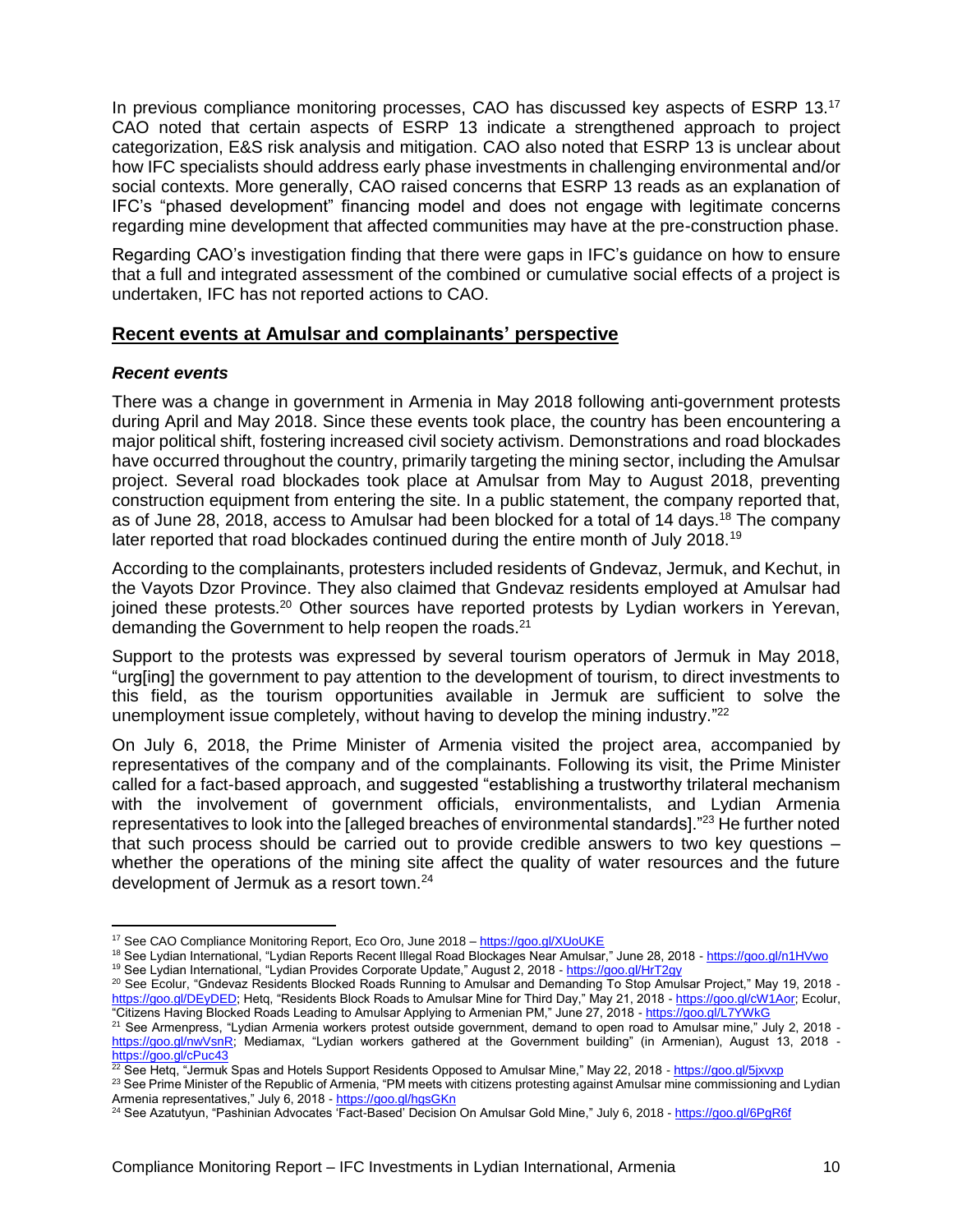On August 2, 2018, the company reported that due to blockades and the impossibility for the company and its contractors to access the construction site since late June, it had to issue termination notices to approximately 30% of its workforce (100 employees). In addition, the company noted that all construction contractors have been idle, which impacts roughly 1,000 contractors. 25

#### *Complainants' perspective*

In an August 2018 update to CAO, the complainants referred to the recent events around the Amulsar project site and provided their perspective on the status of the project, as well as on IFC's and the company's response to the CAO investigation.

Firstly, the complainants noted a major shift in Armenia following changes in Government, and the appointment of a Prime Minister that they consider has wide popular support. According to the complainants, who referred to various articles,<sup>26</sup> these changes have led to the uprising of population concerns regarding environmental hazards, and to a call to resist mining projects that have long been disputed, including the Amulsar project. In addition to these rising concerns, the complainants reported several incidents that allegedly occurred in the past year around the Amulsar project, such as damages to a drinking aqueduct in Gndevaz due to construction works at Amulsar, $27$  pollution of the Arpa river and damage to a local fish farm, $28$  and regular presence of dust from the construction site in Gndevaz and Jermuk.<sup>29</sup>

Secondly, the complainants pointed to expert assessments of the Amulsar project that they have commissioned regarding the project's potential environmental impacts. $30$  They noted these assessments confirmed the complainants' concerns that the Amulsar project poses serious threats of contamination to Armenia's waters, and that there are no assurances that future negative impacts would be mitigated. They further alleged that the company had taken their experts' statements out of context and misinterpreted the assessments' conclusions. They add that the company had been conducting an aggressive communications campaign against opponents to the project. In response to these allegations, the company has released a public response,<sup>31</sup> which included additional information on the company's approach to adaptive management of Acid Rock Drainage (ARD) for the project.<sup>32</sup> as well as detailed comments on the assessments commissioned by the complainants.<sup>33</sup>

The complainants also noted their dissatisfaction with some aspects of CAO's 2017 investigation report, particularly in relation to the compliance review of environmental issues, considering that CAO over-relied on the company's data interpretation rather than broader sources of information, including studies commissioned by the complainants.

Finally, in relation CAO's findings regarding potential project impacts on Jermuk's brand, and the assessment of impacts on the people of Gndevaz, the complainants reported that (a) no further assessment of impacts on Jermuk has been conducted and/or publicly presented to local and

 $\overline{\phantom{a}}$ 

<sup>25</sup> See Lydian International, "Lydian Provides Corporate Update," August 2, 2018 - <https://goo.gl/HrT2gy>

<sup>&</sup>lt;sup>26</sup> See Eurasianet, "Mining dispute threatens Armenia's post-revolutionary political consensus," July 24, 2018 - <https://goo.gl/YPpnwM> and EVN Report, "Amulsar: Gold Over Water?," July 3, 2018 - <u><https://goo.gl/6Qsh69></u>

 $^{27}$  See Lydian Armenia, "Waterline accident during construction," February 7, 2018 - <u><https://goo.gl/wEseyT></u> <sup>28</sup> See amateur video at<https://goo.gl/9ZSudQ>

<sup>29</sup> See Armecofront, Youtube video, April 30, 2018 - <https://goo.gl/DdjQR6>

<sup>30</sup> See Armecofront, "Amulsar: conclusions of international renown experts" - <https://goo.gl/7PpyWa>

<sup>31</sup> See Correspondence from Lydian to Mr. Harry Bronozian, November 1, 2017 - <https://goo.gl/ou97HP>

<sup>32</sup> Lydian International, Amulsar Gold Mine, Further details of Lydian's approach to adaptive management of ARD, October 2017 – <https://goo.gl/vv46XE>

<sup>&</sup>lt;sup>33</sup> Lydian Armenia, Amulsar Gold Mine, Response to Reports Prepared for Mr. H. Bronozian, August 18, 2017 – <https://goo.gl/b7Avpd>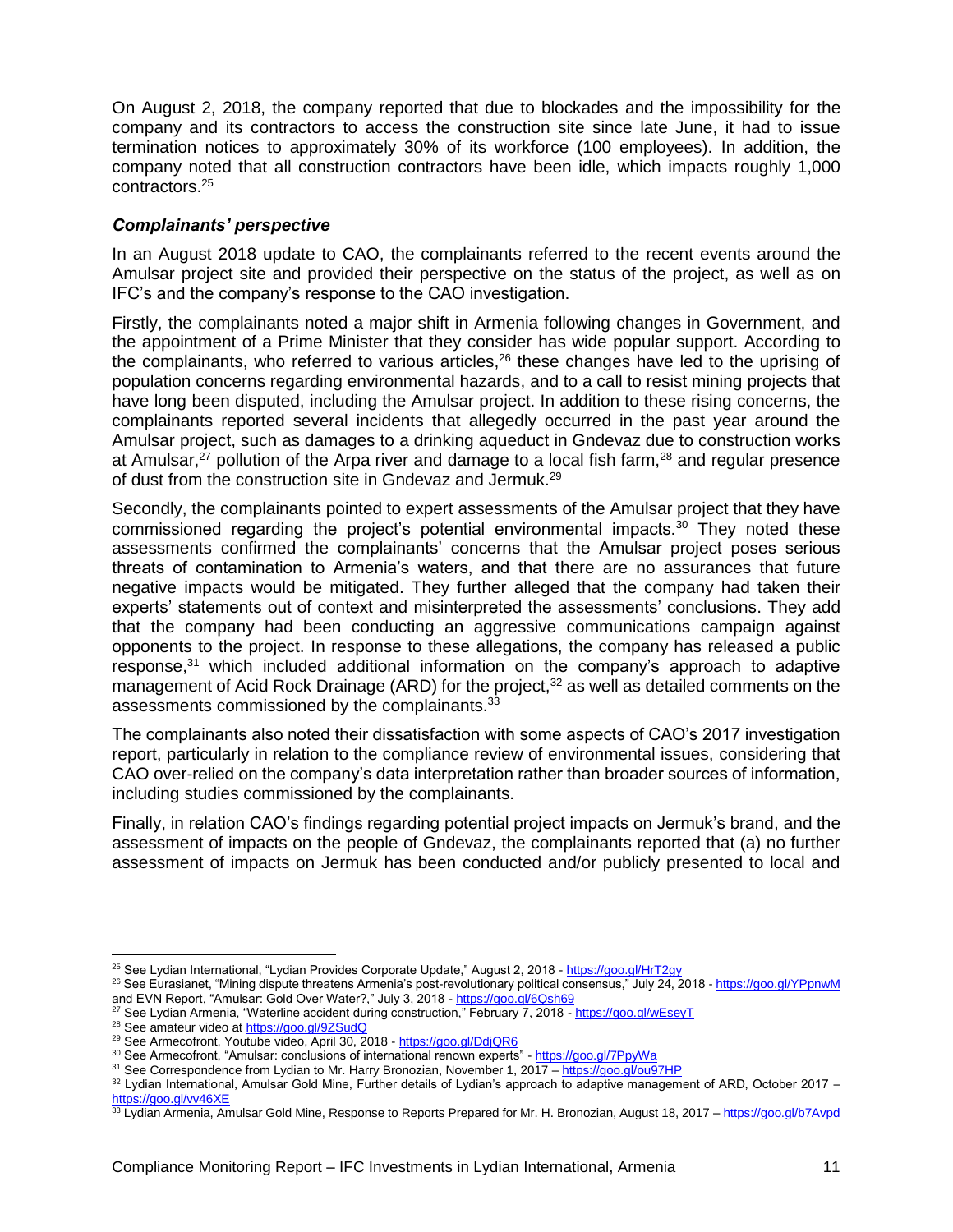national stakeholders; and (b) no actions have been taken in relation to impacts on Gndevaz, despite the several incidents reported above.

## <span id="page-11-0"></span>**Conclusion**

IFC has not reported a project-level response to CAO's findings, noting that since IFC divested in May 2017, it has not had any material interactions with the company.

Relevant to CAO's findings, however, the Amulsar Independent Advisory Panel has acknowledged concerns related to the project's impacts on the community of Gndevaz, as well as on the future of Jermuk as a tourism center. The company reported to CAO that it was in the process of assessing potential project impacts on Jermuk as a tourist center, and that it was monitoring impacts on the community of Gndevaz.

As reported to CAO by the complainants, the company's response to the investigation has not been satisfactory from their perspective. They note rising opposition to the project, as well as several project-related impacts that have already occurred on the village of Gndevaz and the town of Jermuk. They allege that the company has not taken action in response to these incidents, nor has it addressed the CAO investigation findings in relation to potential impacts on Gndevaz and Jermuk.

While noting both the complainants' ongoing concerns regarding project impacts and the company's engagement with the investigation findings, it is outside the mandate of CAO to reach conclusions on the adequacy of these measures, absent IFC's involvement.

At the level of policies, practice, procedures and knowledge, IFC has reported that it had previously improved its procedural guidance to staff for the appraisal and supervision of earlystage projects like Lydian, in the form of IFC's Environmental and Social Review Procedure 13 for Phased Development Projects, disclosed in October 2016. <sup>34</sup> CAO notes, however, that no actions were proposed or taken to address gaps in IFC guidance on how to ensure that a full and integrated assessment of the combined or cumulative social effects of a project is undertaken, as identified in the CAO investigation report.

Overall, CAO finds that IFC's response to the compliance investigation has only partially addressed the findings at systems-level, and has not addressed its project-level findings. Nevertheless, CAO has decided to close the two cases related to IFC's investments in Lydian, considering that IFC has no ongoing investment in the company, and in light of IFC's decision not to engage in a project-level response with its former client or the complainants.

 $\overline{a}$ <sup>34</sup> IFC, Environmental and Social Review Procedures Manual, October 2016 – [https://goo.gl/Uc2Xqz.](https://goo.gl/Uc2Xqz)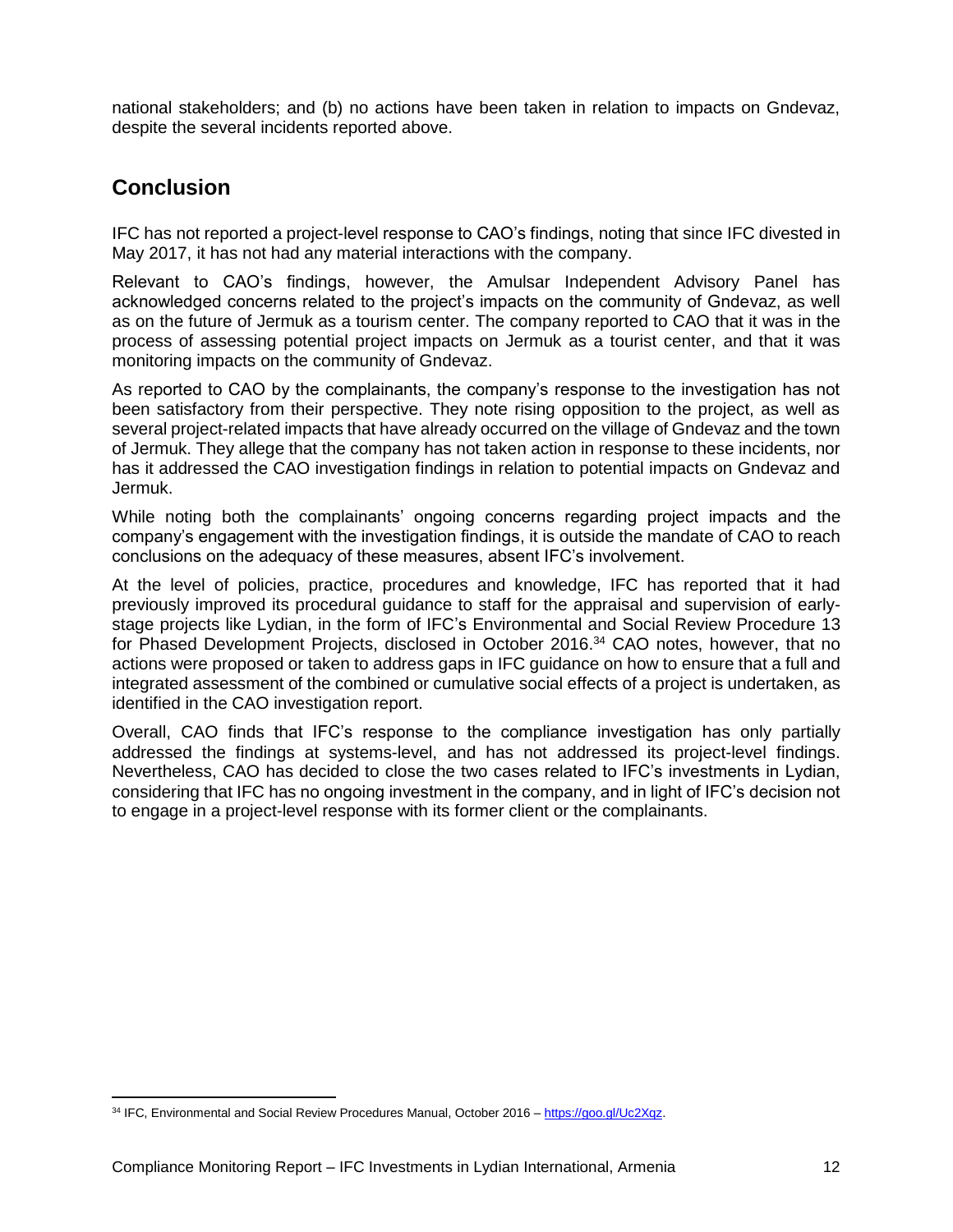## <span id="page-12-0"></span>**Annex 1 – Summary of Investigation Findings**

| <b>IFC's Appraisal and Supervision</b>                                                                                                                                                                                 |                                                                                                                                                                                                                                                                                                                                                                                                                                                                                                                                                                                                                                                                                                                                                                                                                                                                                                                                                                                                                                |  |
|------------------------------------------------------------------------------------------------------------------------------------------------------------------------------------------------------------------------|--------------------------------------------------------------------------------------------------------------------------------------------------------------------------------------------------------------------------------------------------------------------------------------------------------------------------------------------------------------------------------------------------------------------------------------------------------------------------------------------------------------------------------------------------------------------------------------------------------------------------------------------------------------------------------------------------------------------------------------------------------------------------------------------------------------------------------------------------------------------------------------------------------------------------------------------------------------------------------------------------------------------------------|--|
| Pre-Investment E&S Review                                                                                                                                                                                              | CAO finds that IFC's E&S review did not meet the standard of being<br>commensurate to risk.<br>In the absence of E&S information from the client and lack of a site visit by an<br>IFC E&S specialist, expert scoping of E&S risks at Amulsar would have been<br>appropriate. CAO also notes an overreliance by IFC on statements of<br>commitment by the client's management. Given the complexity of the project,<br>acknowledged gaps in client capacity, and its lack of E&S track record, a more<br>detailed and structured action plan would have been appropriate.<br>CAO finds that IFC's E&S review was not compliant with requirements of the<br>Sustainability Policy (2006) para. 17.<br>As a consequence of the shortcomings in IFC's pre-investment E&S review,<br>CAO finds that IFC did not have sufficient basis to conclude that the company<br>would be in a position to comply with all IFC requirements by 2008, as<br>presented to the Board.                                                            |  |
|                                                                                                                                                                                                                        | In the context of IFC's initial investment, CAO finds that a "B" categorization<br>was appropriate.                                                                                                                                                                                                                                                                                                                                                                                                                                                                                                                                                                                                                                                                                                                                                                                                                                                                                                                            |  |
| Supervision                                                                                                                                                                                                            | CAO finds that IFC's supervision of the client's exploration activities during the<br>period 2007-13 did not provide assurance of compliance. IFC's commitment<br>of additional funds to the project during this period was inconsistent with the<br>requirement under the Sustainability Policy that IFC consider remedies in<br>response to ongoing noncompliance.<br>IFC did not effectively supervise the client's delivery of several critical ESAP<br>requirements during the period 2007-13: in particular, requirements to<br>develop an ESMS for exploration activities and to carry out independent<br>HSEC audits. Shortcomings in IFC's supervision of the project over this period<br>contributed to adverse impacts during exploration. It was not until 2013 that<br>IFC made it clear to the company that further investments would be contingent<br>on the development of an appropriate ESMS for exploration phase activities.<br>IFC's supervision of the project improved significantly from 2013 onwards. |  |
|                                                                                                                                                                                                                        | The result has been a clear improvement in the level of the client's E&S<br>performance, in particular through the development of an exploration phase<br>ESMS. From this point on CAO finds IFC's supervision of the client<br>exploration activities provided adequate assurance of compliance.                                                                                                                                                                                                                                                                                                                                                                                                                                                                                                                                                                                                                                                                                                                              |  |
| <b>Environmental Issues</b>                                                                                                                                                                                            |                                                                                                                                                                                                                                                                                                                                                                                                                                                                                                                                                                                                                                                                                                                                                                                                                                                                                                                                                                                                                                |  |
| Specific risks of groundwater<br>contamination affecting the<br>"spa" waters (thermal springs)<br>of Jermuk, and increased risk of<br>contamination due to fracturing<br>from the pit and other blasting<br>activities | CAO finds that IFC's review of the client's international ESIA in relation to<br>potential groundwater contamination was commensurate to risk and resulted<br>in the development of appropriate action plan items.                                                                                                                                                                                                                                                                                                                                                                                                                                                                                                                                                                                                                                                                                                                                                                                                             |  |
| Risks of water pollution from<br>the mine operations to the<br>Vorotan and Arpa Rivers, to<br>Kechut and Vorotan Reservoirs,<br>and the Lake Sevan catchment                                                           | CAO finds that IFC's review of the client's international ESIA in relation to<br>potential water pollution issues was commensurate to risk and resulted in the<br>development of appropriate action plan items.                                                                                                                                                                                                                                                                                                                                                                                                                                                                                                                                                                                                                                                                                                                                                                                                                |  |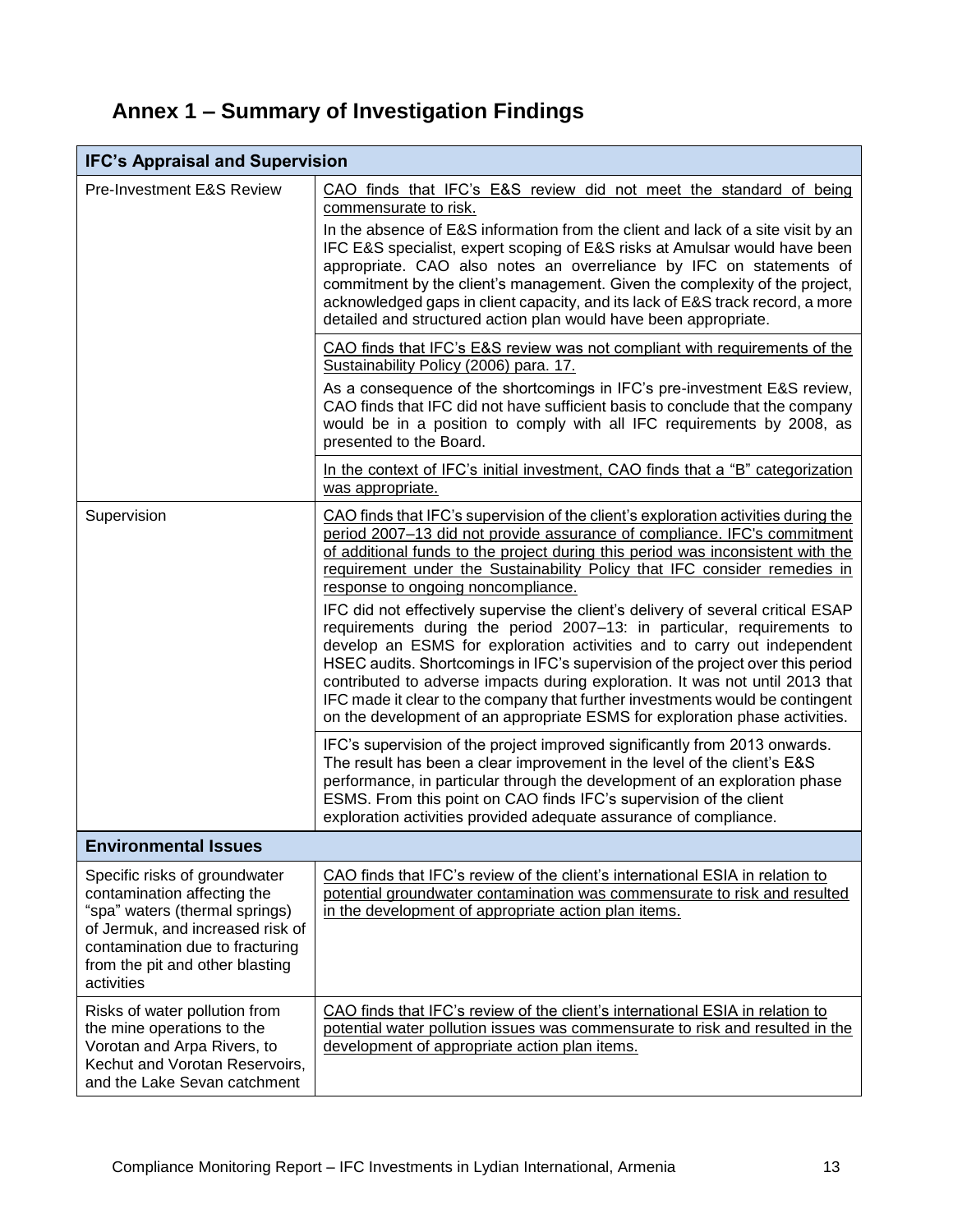| Seismic risks to the security of<br>the heap leach facility                                                                         | CAO finds that IFC's review of the client's international ESIA in relation to<br>potential seismic risks was commensurate to risk and resulted in the<br>development of appropriate action plan items.                                                                                                                                                                                                                                                                                                                                                                                                                                                                                                                                                                                                                                                                                                                                                                                                                                                                                                                                                                                                                                                                                                                                                        |
|-------------------------------------------------------------------------------------------------------------------------------------|---------------------------------------------------------------------------------------------------------------------------------------------------------------------------------------------------------------------------------------------------------------------------------------------------------------------------------------------------------------------------------------------------------------------------------------------------------------------------------------------------------------------------------------------------------------------------------------------------------------------------------------------------------------------------------------------------------------------------------------------------------------------------------------------------------------------------------------------------------------------------------------------------------------------------------------------------------------------------------------------------------------------------------------------------------------------------------------------------------------------------------------------------------------------------------------------------------------------------------------------------------------------------------------------------------------------------------------------------------------|
| Potential for uranium to be<br>present in mined material,<br>causing radioactive<br>contamination and radiation<br>risks from radon | CAO finds that IFC took adequate steps to supervise the ESIA process in<br>relation to risks of radioactive contamination.                                                                                                                                                                                                                                                                                                                                                                                                                                                                                                                                                                                                                                                                                                                                                                                                                                                                                                                                                                                                                                                                                                                                                                                                                                    |
| Risks of contaminated dust<br>deposition on agricultural land<br>and on the village of Gndevaz<br>due to prevailing wind direction  | CAO finds that IFC's review of the client's international ESIA in relation to<br>potential impact of contaminated dust was commensurate to risk and<br>resulted in the development of appropriate action plan items.                                                                                                                                                                                                                                                                                                                                                                                                                                                                                                                                                                                                                                                                                                                                                                                                                                                                                                                                                                                                                                                                                                                                          |
| Biodiversity and the presence<br>of Armenian "Red Book"<br>species                                                                  | CAO finds that IFC's review and supervision of the project risks to<br>biodiversity during the period 2007-13 were insufficient.<br>IFC did not have assurance that the client was in a position to meet the<br>requirements of PS6 in relation to critical habitats.<br>Baseline studies undertaken to support the Armenian environmental<br>permitting process did not meet the needs of an international quality ESIA.<br>This was rectified in late 2010 with the engagement of international ESIA<br>consultants after which the significance of biodiversity impacts, including<br>during exploration, became increasingly apparent.<br>In this context, IFC observed in 2013 that the client's exploration activities<br>had negatively impacted Tier 1 critical habitat for the population of a critically<br>endangered species, Potentilla porphyrantha.<br>During the post 2013 period, CAO finds that IFC's supervision was<br>commensurate to risk and resulted in the development of appropriate action<br>plan items designed to minimize, mitigate and offset potential impacts of the<br>project on biodiversity as required by the Performance Standards.<br>Once impacts on endangered species were identified, IFC responded by<br>requiring biodiversity assessments and action plans as required by PS6 as<br>part of the ESIA process. |
| <b>Social Issues</b>                                                                                                                |                                                                                                                                                                                                                                                                                                                                                                                                                                                                                                                                                                                                                                                                                                                                                                                                                                                                                                                                                                                                                                                                                                                                                                                                                                                                                                                                                               |
| Land acquisition and livelihood<br>restoration                                                                                      | CAO finds that IFC's supervision provided reasonable assurance of<br>compliance with the substantive requirements of PS5.<br>IFC worked with the client to identify and address shortcomings in the<br>client's approach to land acquisition early in the process, with a focus on<br>ensuring outcomes consistent with the objectives of PS5.                                                                                                                                                                                                                                                                                                                                                                                                                                                                                                                                                                                                                                                                                                                                                                                                                                                                                                                                                                                                                |
|                                                                                                                                     | CAO finds that IFC's supervision provided reasonable assurance of<br>compliance with the consultation and disclosure requirements of PS5.<br>IFC identified the need for stronger consultation, including in relation to land<br>acquisition in 2013 and 2014. IFC worked with the client to address these<br>issues in supervision, including through a third-party audit of the land<br>acquisition process, which was conducted in 2015 and concluded that<br>consultation and disclosure requirements had been met.                                                                                                                                                                                                                                                                                                                                                                                                                                                                                                                                                                                                                                                                                                                                                                                                                                       |
| Impacts on Jermuk tourism                                                                                                           | CAO finds that IFC's supervision of the ESIA process in relation to potential<br>impacts of the project on Jermuk's brand as a resort town has not been<br>commensurate to risk.<br>Adverse impacts on perceptions of the town are acknowledged as potentially<br>leading to reductions in visitor numbers. In this context, analysis of the<br>project's impact on tourism was required. While Jermuk was not initially                                                                                                                                                                                                                                                                                                                                                                                                                                                                                                                                                                                                                                                                                                                                                                                                                                                                                                                                      |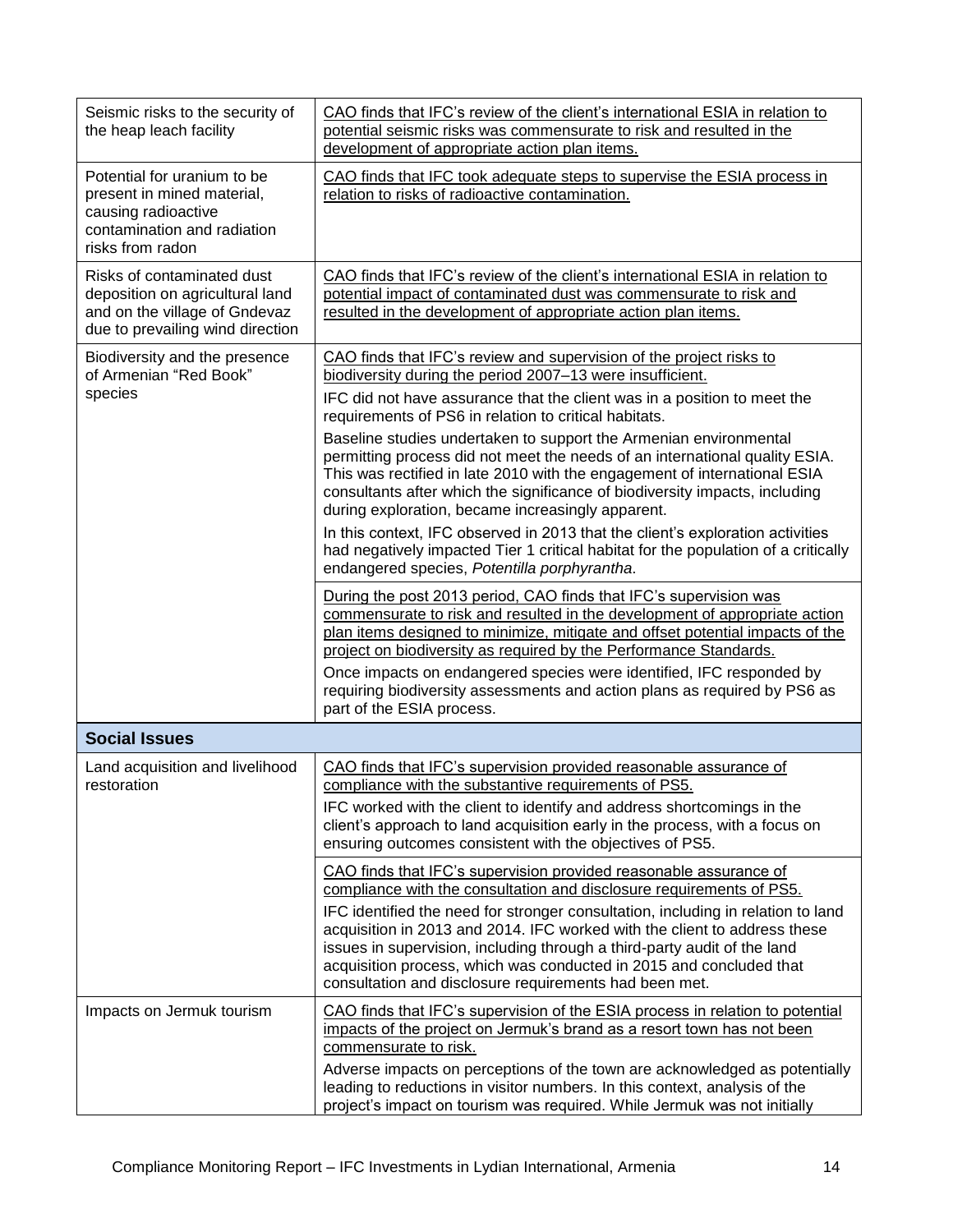|                                                                                                                       | considered to be within the area of influence of the project, CAO finds that<br>IFC took appropriate measures to ensure that this was the case when the<br>client prepared its international ESIA. However, CAO finds that IFC does not<br>have assurance that impacts that may affect Jermuk's brand as a tourist<br>center-for example blasting noise, visual disturbance, and more general<br>perceptions that arise from the project's proximity to the town-have been<br>adequately assessed. |
|-----------------------------------------------------------------------------------------------------------------------|----------------------------------------------------------------------------------------------------------------------------------------------------------------------------------------------------------------------------------------------------------------------------------------------------------------------------------------------------------------------------------------------------------------------------------------------------------------------------------------------------|
| Adequacy of assessment of<br>impacts on the village of<br>Gndevaz                                                     | CAO finds that IFC lacks assurance that project impacts on the community<br>of Gndevaz have been subject to an integrated assessment which considers<br>"all relevant E&S risks and impacts" as required by PS1. This is a<br>prerequisite for the development of mitigation plans as required by PS1.<br>CAO finds gaps in IFC's approach to the supervision of the ESIA process in<br>relation to risks and concerns of the population of Gndevaz, and the                                       |
|                                                                                                                       | potential for the combined impacts of mine development to affect the well-<br>being and resilience of the community as a whole.                                                                                                                                                                                                                                                                                                                                                                    |
|                                                                                                                       | The ESIA and management plans have captured or addressed many of<br>these impacts on a discreet basis, and the HIA, Ecosystem Services Review,<br>and LALRP, among others, are recognized as achieving a high international<br>standard. In addition, CAO recognizes potential positive impacts for the<br>community.                                                                                                                                                                              |
|                                                                                                                       | Nevertheless, CAO finds that changes to the project design after 2013 led to<br>a potentially significant increase in impacts on the residents of Gndevaz.<br>These changes required assessment of the combined or cumulative risks<br>and impacts of the various project components on the town and its people-<br>with associated consultation, mitigation, and monitoring measures, beyond<br>those which are contained in the current ESIA.                                                    |
|                                                                                                                       | CAO also finds gaps in IFC guidance associated with the Performance<br>Standards in that it does not elaborate on how to ensure that a full and<br>integrated assessment of the combined or cumulative social effects of a<br>project is undertaken.                                                                                                                                                                                                                                               |
| Consultation and engagement<br>processes, access of                                                                   | CAO finds that IFC's pre-investment review of issues related to consultation<br>was not commensurate to risk.                                                                                                                                                                                                                                                                                                                                                                                      |
| concerned stakeholders to<br>public hearings, and extent to<br>which complaints have been<br>registered and addressed | IFC did not include in the ESAP sufficient requirements (deadlines, need for<br>adequate expertise, documentation, and reporting) to ensure that<br>implementation of the PCDP would be consistent with the objectives of PS1.                                                                                                                                                                                                                                                                     |
|                                                                                                                       | CAO finds IFC compliant with its supervision requirements in relation to the<br>client's community engagement and consultation activities.                                                                                                                                                                                                                                                                                                                                                         |
|                                                                                                                       | IFC identified gaps in the client's performance during supervision and has<br>worked with the client to bring it into compliance. In this context, CAO notes<br>IFC's role in emphasizing the need to broaden the reach of the client's<br>consultation activities. CAO also notes IFC's role in raising questions as to<br>the quality of the information being shared, and pushing for improved<br>capacity through use of external support.                                                     |
|                                                                                                                       | CAO finds that IFC took adequate steps to ensure that the client's grievance<br>processes were compliant with the requirements of PS1.                                                                                                                                                                                                                                                                                                                                                             |
|                                                                                                                       | IFC's supervision showed appropriate oversight of the company's grievance<br>mechanism when the Community Liaison Committees (CLCs) were put in<br>place and the Community Liaison Officer (CLO) was hired. IFC provided<br>advice to the client in relation to the CLO's function, and ensured that the<br>CLCs represented an effective mechanism for channeling community<br>concerns and getting responses, in lieu of a formal process.                                                       |